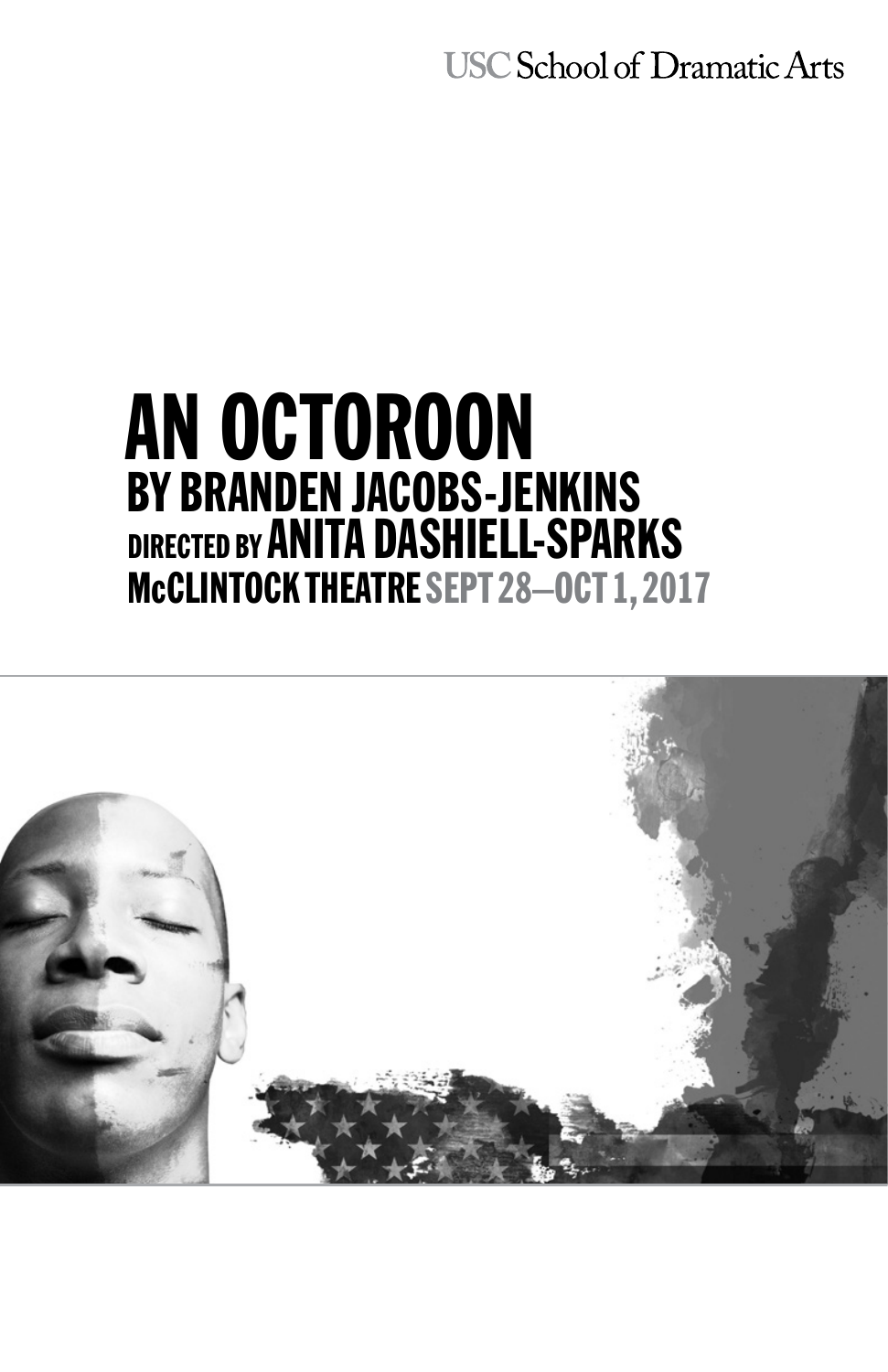# **USC School of Dramatic Arts**

**PRESENTS**

# AN OCTOROON

## By Branden Jacobs-Jenkins

**WITH** (*in alphabetical order*)

|  | Carol Antoinette Cherie Carter Brandon Courture |
|--|-------------------------------------------------|
|  | Chevaughan St. Clare Cattien Le Julissa Merius  |
|  | Justin Newell Dominic Piccinini Bianca Pompa    |
|  | Gabrielle Rosser Analia Tamariz Rahjul Young    |

**SCENIC DESIGN** Leah Ramillano

**COSTUME DESIGN** Wendell Carmichael **LIGHTING DESIGN** Jeff Flowers

**SOUND DESIGN** Briana Billups

**STAGE MANAGER** Megan Burns

**DIRECTED BY** Anita Dashiell-Sparks

# McClintock Theatre September 28–October 1, 2017

*An Octoroon* is presented by special arrangement with Dramatists Play Service, Inc., New York. *An Octoroon* had its World Premiere at Soho Rep

Sarah Benson, Artistic Director / Cynthia Flowers, Executive Director

Subsequently produced by Theatre for a New Audience Jeffrey Horowitz, Founding Artistic Director / Henry Christensen III, Chairman / Dorothy Ryan, Managing Director, at the Polonsky Shakespeare Center, Brooklyn, NY in 2015

#### **CAST OF CHARACTERS** (*in alphabetical order*)

*Dido* Carol Antoinette

*Zoe* Cherie Carter

*Ratts* Brandon Courture

*Paul* Chevaughan St. Clare

*Assistant* Cattien Le

*Minnie* Julissa Merius Justin Newell *Playwright*

*Br'er Rabbit*

Dominic Piccinini

Bianca Pompa

*Dora*

*Grace* Gabrielle Rosser

*Mrs. Peyton* Analia Tamariz

*BJJ* Rahjul Young

# **TIME**

Present 1859

**PLACE** An abandoned theatre Terrebonne Plantation, Louisiana

There will be no intermission.

WARNING Please be advised that this production contains mature language and themes.

#### **PRODUCTION STAFF**

**TECHNICAL DIRECTOR** Harold Kast | **DIALECT COACH** Anne Burk **FIGHT CHOREOGRAPHY** Edgar Landa | **ASSISTANT DIRECTOR** Sidne Phillips **DRAMATURG** Sabrina Sawyer | **ASSISTANT STAGE MANAGER** Mona Kubota-Johnson **LEAD SCENIC** Abby Light | **COSTUME DESIGN PA** Samantha Ramirez **LIGHTING DESIGN PA** Tyler Maegawa-Goese | **CREW** Uluwehi Baldemor, Allice Kim, Carey Ohlemeyer, Lurie Poston, Yazzmyn Shelby, Chelsea Sik, Lauren Welch

#### **SPECIAL THANKS**

Pamela Marsden, Properties Supervisor, Claire Trevor School of the Arts, UCI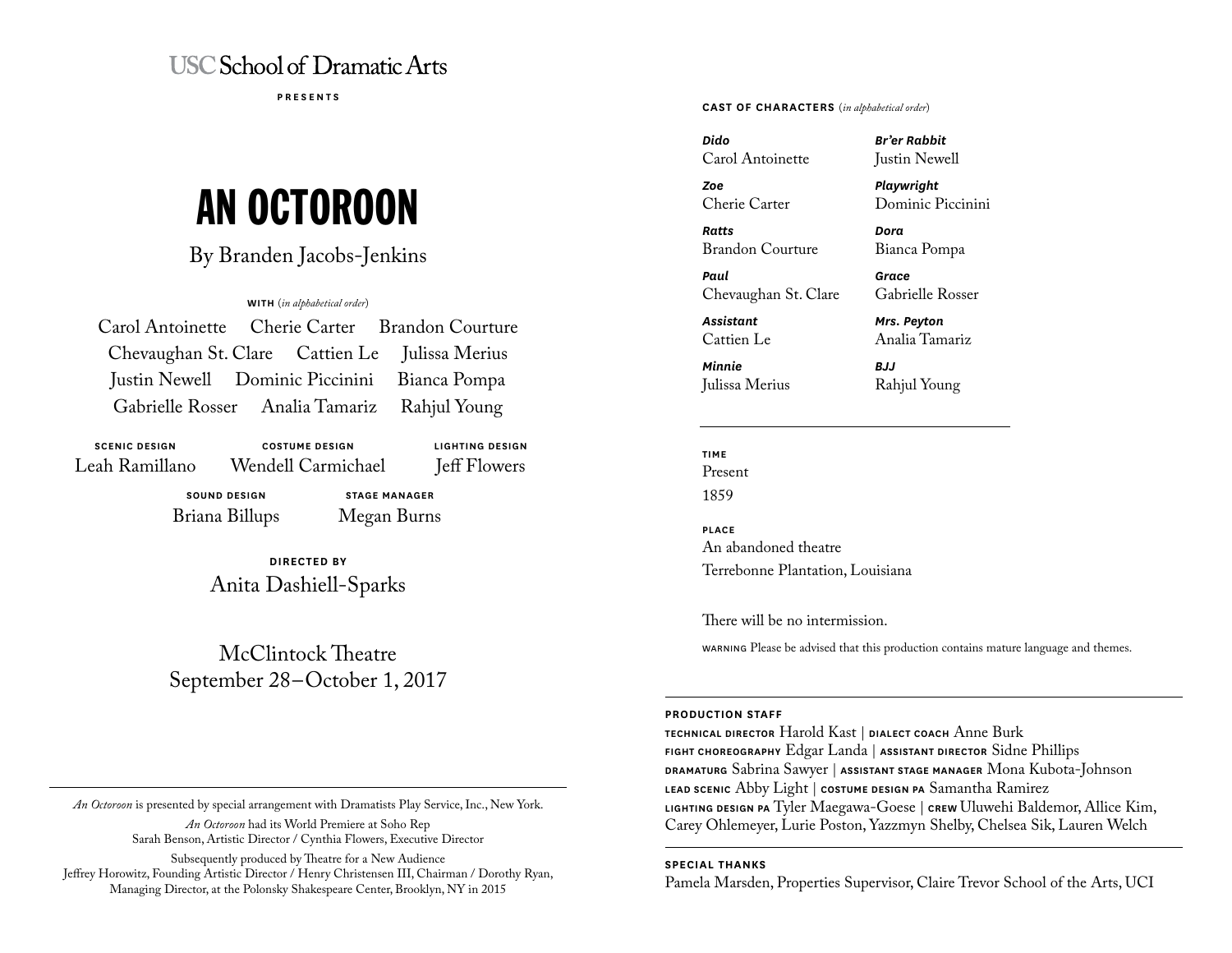#### **DIRECTOR'S NOTE**

*An Octoroon* **by Branden Jacob Jenkins** (BJJ) is a provocative play that challenges our collective perceptions and bias around constructions of race, gender, class and ethnicity. It asks us to interrogate the external masks of performance that we sometimes put on or are projected onto us in order to see the internal core of our humanity. The play constantly asks the audience to imagine themselves in the role of 'the other' in order to deconstruct the destruction that is racial and ethnic stereotypes. The backdrop of the play is situated within the historical, cultural and theatrical context of slavery, minstrelsy and melodrama.

BJJ wrote this contemporary adaptation of Dion Boucicault's *The Octoroon*, which was first presented in 1859. Through humor, intellect and empathy, he asks us to consider who has the power to write certain stories and who is included and excluded in certain stories and in history. How does the story change when told from a completely different perspective? And what legacy of identity do we pass on from one generation to the next? Recently, I was moved to see the relevancy of this core conflict reflected in a powerful poem written by a 13-year-old poet who just happens to be my daughter. Like BJJ, the poem pushes against something that she feels the world is telling her. It is further proof, as Sondheim writes, that Children Will Listen. *An Octoroon* asks us to take seriously what we are saying and who gets to say it...

> **Hello My Name Is...** by Olivia Sparks

*Standing up in front of a sea of new faces Hello My Name Is: Angry black woman, loves watermelon Speaks with slang-like accent I prefer colloquialism People assume so they don't approach I do not speak in uneducated ways I do not live in the South or "unsafe" side of anything I do not let people take advantage of the fact that I have dark skin and use it against me I flourish, build my way up and support myself. me. When others don't I do not let the fear of the color of my skin of others get to me I am strong willed I survive. thrive. I create peace from the olive branch Hello My Name is Olivia.*

#### **DIRECTOR'S BIO**

**Anita Dashiell-Sparks** is an associate professor of theatre practice at USC and has taught acting, movement, performance and critical studies courses in interdisciplinary and multi-cultural theatre for 15 years at the USC School of Dramatic Arts. She also serves as the school's associate dean of equity, diversity and inclusion. For over 20 years, Dashiell-Sparks has centered diversity, equity and inclusion issues and initiatives in her career in professional theatre and higher education. As an actor, she has performed on Broadway, off-Broadway and in regional theatre such as the Mark Taper Forum and the Geffen Playhouse. As a director of shows such as *Letters from Zora* and as a producer, her creative work and scholarship have been seen in theatres across the country, including The Pasadena Playhouse and the Tony Award-winning Crossroads Theater. As an equity and diversity advocate in the arts, she has received numerous grants and awards (Fox Foundation, U.S. Dept. of Justice) for creating theatre for social change programs for at-risk youth in New York and Los Angeles. Dashiell-Sparks is also the founding director of the "Building Bridges" leadership and empowerment theatre program through USC's Neighborhood Outreach. She has directed the following theatre productions at the USC School of Dramatic Arts: *Antigone X*, *Breath Boom*, *Venus*, *The Bluest Eye* and *Intimate Apparel*.

#### **DEAN BRAVERMAN FAMILY DEAN'S CHAIR** David Bridel

**ASSOCIATE DEANS**

Professor Sharon Marie Carnicke Associate Professor of Theatre Practice Anita Dashiell-Sparks Professor Velina Hasu Houston (Director of MFA Dramatic Writing, Head of Playwriting, Distinguished Professor, Resident Playwright) Associate Professor Oliver Mayer Associate Professor of Theatre Practice Stephanie Shroyer (Artistic Director)

**PROFESSORS** Meiling Cheng

**ASSOCIATE PROFESSORS** Luis Alfaro Sibyl Wickersheimer

**ASSISTANT PROFESSORS** Alexandra Billings

Carla Della Gatta Takeshi Kata

**PROFESSORS OF THEATRE PRACTICE** Andrei Belgrader Kate Burton Natsuko Ohama Andy Robinson

**ASSOCIATE PROFESSORS OF THEATRE PRACTICE** Philip G. Allen (Head of Sound Design) Brent Blair (Head of Theatre & Social Change) Paula Cizmar Elsbeth M. Collins (Head of Production) John DeMita (Head of Visual and Performing Arts Studies) Scott Faris (Head of Stage Management, Alice M. Pollitt Professor in Stage Management) Christina Haatainen-Jones (Head of Design) Joseph Hacker Duncan Mahoney (Head of Technical Direction, Technical Director) Mary-Joan Negro (Head of Undergraduate Acting) Louise Peacock (Head of Critical Studies, Head of Comedy) David Warshofsky (Director of MFA Acting)

**ASSISTANT PROFESSORS OF THEATRE PRACTICE** Kathleen Dunn-Muzingo Laura Flanagan Melinda C. Finberg Lauren Murphy Christopher Shaw Zachary Steel

#### **ADJUNCT LECTURERS**

Robert Bailey, Drew Barr, VP Boyle, Tom Buderwitz, Anne Burk, Frank Catalano, Guillermo Cienfuegos, Caitlyn Conlin, Gregg T. Daniel, Debra De Liso, Gary Domasin, Kirstin Eggers, Chris Estabrook, Anna Faris, Dan Fishbach, Jeff Flowers, Parmer Fuller, Terry Gordon, Elizabeth Harper, Paul Hungerford, Lisa James, R. Steven Johnson, Michael Keenan, Edgar Landa, Vicki Lewis, Babette Markus, Kevin McCorkle, Jonathan Muñoz-Proulx, Patrick Murphy, Jeremiah O'Brian, John Rubinstein, Brett Ryback, Sim Sarna, Ken Sawyer, Dan Shaner, Judith Shelton, Armin Shimerman, Michael Stutz, Rodney To, Paul Urcioli, Julie Welch

**Courtesy Joint Appointments:** Thomas G. Cummings, Larry E. Greiner (Emeritus), Bruce Smith **Emeriti Faculty:** Don Llewellyn, Eve Roberts, Robert R. Scales, Eric Trules, James Wilson

# **USC School of Dramatic Arts**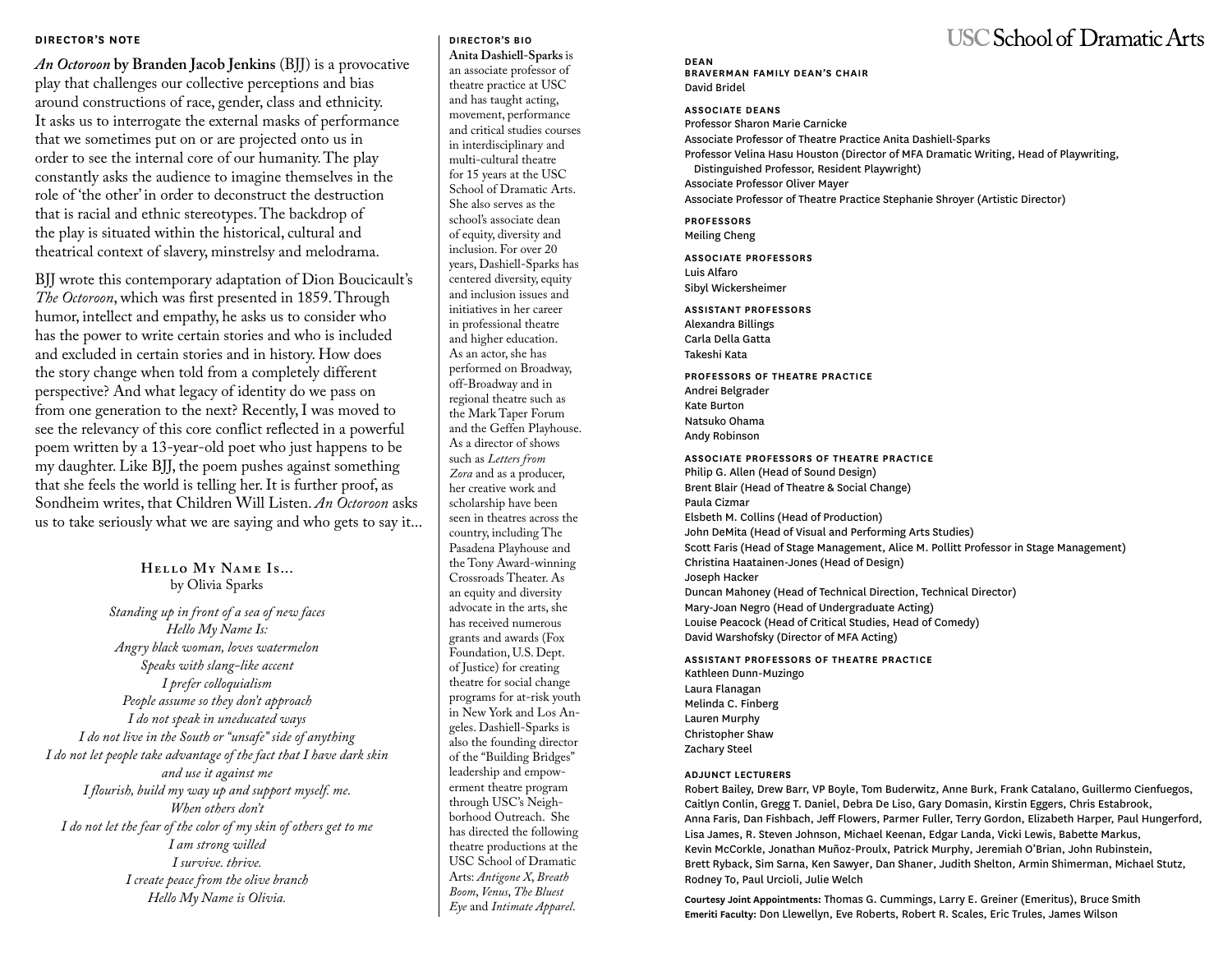#### **BOARD OF COUNCILORS**

Michele Dedeaux Engemann *Founding Chair* Michael Felix

*Chair* Patrick J. Adams Chris Andrews Lisa Barkett Todd Black Steve Braverman David Bridel Denise Chamian Michael Chiklis Brad Fuller Lori Furie Donna Isaacson Gary Lask Stacy Lederer Alexander LoCasale Michael Meyers Dr. Steven Nagelberg Byron Pollitt Linda Bernstein Rubin Rik Toulon Noelle L. Wolf Warren Zavala

#### **ALUMNI LEADERSHIP COUNCIL**

Alexander LoCasale *Chair* Adam Blumenthal Kate Cannova John Coffey David Fickas Jaclyn Kalkhurst Devin Kelley Sean Lask Henry Martone Tomm Polos Pranav Shah Adrienne Visnic

#### **PARENT AMBASSADORS**

Suzanne Bruce, MD & Malcolm Waddell Elizabeth & Thomas Dammeyer Scott & Deborah DeVries Kathryn & John Gilbertson Anne Helgen & Michael Gilligan Mike & Stacy Lederer Ernest & Raphael Morgan

#### **STAFF**

**DEANS' OFFICE** *Vice Dean* Lori Ray Fisher *Executive Assistant to the Dean* Hugo Alvarado *Administrative Assistant* Starr Norwood *Information Technology Director* Prakash Shirke

#### **ADMISSIONS & STUDENT SERVICES**

*Assistant Dean* Sergio Ramirez *Assistant Director of Academic Advisement* Daniel Leyva, *Academic Advisor* Isaac Vigilla *Director of Internships & Special Programs* Meghan Laughlin *Assistant Director of Admissions* Ramón Valdez *Scheduling Coordinator* Helga Matthews *Office Manager* Mabel Lopez

#### **BUSINESS AFFAIRS**

*Assistant Dean* Virginia Ross *Business Administrator & HR/Payroll Coordinator* Crystal Balthrop *Budget/Business Analyst* Xinmin Chen

#### **COMMUNICATIONS**

*Assistant Dean* Delphine Vasko *Director of Print and Digital Media* Stacey Wang Rizzo *Graphic Designer* Christopher Komuro

#### **DEVELOPMENT**

*Assistant Dean* Sara Fousekis *Director of Major Gifts* Billie Ortiz *Director of Individual Giving* Kimberly Muhlbach *Director of Special Events* Marissa Gonzalez *Development Assistants* Kathy Morgan, Rebecca Mellinger *Development Research Assistant* Alyson Bourne

#### **PRODUCTION**

*Assistant Technical Directors* Michael Etzrodt, Michael Wiskow *Theatre Manager* CB Borger *Asst. Theatre Managers* Christopher Paci, Joe Shea *Costume Shop Manager* Howard Schmitt *Costume Technicians* Charlotte Stratton, JoEllen Skinner *Scenic Charge Artist* Bessie M. Lebeda *Properties Manager* Hannah Burnham

#### **ABOUT THE SCHOOL**

Located in Los Angeles, a city synonymous with artistic innovation and excellence, the top-ranked **USC School of Dramatic Arts** is a leader in dramatic arts education. The School uniquely blends artistic training in a conservatory environment with world-class faculty artists and the full academic experience found only within a major research university. This close-knit, supportive environment offers students the freedom to explore their artistic passions. Through programs of the highest caliber, as well as initiatives that provide access to professional experience, students are prepared for leadership in every facet of dramatic arts. For more information, please visit **dramaticarts.usc.edu**.

#### **SUPPORTERS OF DRAMATIC ARTS**

**The USC School of Dramatic Arts** would like to recognize the generosity of the following individuals and organizations who have supported the School with a gift over the past year towards core programs such as production, professional development, scholarship and the Dean's Strategic Fund. We recognize at the visionary level those donors whose tremendous generosity has reached the cumulative giving level of \$1 million+. Their extraordinary commitment has built the foundation for our continued prominence and future achievements.

#### **VISIONARY CIRCLE**

Dr. & Mrs. Peter Bing and the Anna H. Bing Living Trust Steve Braverman\* George N. Burns Trust Katherine B. Loker Martin Massman Trust Robert & Elizabeth Plumleigh in memory of Karen Plumleigh Cortney\* Alice, Teresa & Byron Pollitt

#### **DEAN'S CIRCLE**

The Ahmanson Foundation George & Dyan Getz\* Michael P. Huseby Family\* Brian & Dianne Morton\* Steve & Jerri Nagelberg\*

#### **PATRONS OF TRIBUTE**

Rama Backer\* Barnett Charitable Foundation\* Richard & Lori Berke\* Michael & Debbie Felix\* Peter M. Jarowey II & Constance M. Jarowey\* Seth & Vicki Kogan\* Edit & Edward Komberg\* Joshua & Siobhan Korman Philanthropic Fund\* The Lederer Family\* Linda Bernstein Rubin & Tony Rubin\* Jeff & Cathie Thermond James & Leslie Visnic\* Albert & Bessie Warner Fund

#### **SEASON SPONSORS**

The John and Jordan Davis Foundation Lionel F. Conacher & Joan T. Dea\* Scott & Deborah DeVries\* Sorin Eremia Kathryn & John Gilbertson The Kalkhurst Family\* Michael & Melissa Meyers\* Melissa Posen & Lawrence Hirschhorn\* Lauren & David Rush\* Suzanne Bruce, MD & Malcolm Waddell\* Estate of Rebecca Welles Weis in memory of Don Weis

**EXECUTIVE PRODUCERS** Anonymous The H.N. and Frances C. Berger Foundation John D. and Leslie Henner Burns Family Foundation\* Alexander & Megan LoCasale\* Adrienne Visnic\* Meryl & Marc Winnikoff

#### **PRODUCERS**

Anonymous (2) Todd S. Black & Ruth Graham Black Alex Cohen Jerome & Jacqueline Day Roger & Michele Dedeaux Engemann Brad & Ally Fuller Jason Grebin & Lorie Kombert-Grebin Mark J. & Elizabeth L. Kogan Philanthropic Fund Pamela & Mark Litvack Jeff Kribs Gary & Karen Lask Marshall Sonenshine & Therese Rosenblatt Dick & Noelle Wolf

#### **DIRECTORS**

Anonymous (2) Jonathan & Adrienne Anderle Randolph & Ellen Beatty Bloomfield Family Foundation Denise Chamian Donna Isaacson Todd & Victoria Johnson Christine Marie Ofiesh Ramona Stark Sands Robert R. Scales in memory of Suzanne Grossmann Scales Rik Toulon Michael & Norma Wank Richard & Diane Weinberg Warren Zavala & Sarah Self

#### **PATRONS**

Anonymous Joan Beber The Emanuel Bachmann Foundation Adam Blumenthal

**PATRONS** *(continued)*  Laurie & William Garrett Tom & Noelle Hicks David & Debra Jensen Holly & Andrew McCloskey Susan & James McGowan Cathy Moretti Eddie & Julia Pinchasi Brian Sacca Ruth Tuomala & Ernest Cravalho Linda Yu J.W. Woodruff and Ethel I. Woodruff Foundation

#### **ANGELS**

Anonymous (2) Theodore V. Arevalo Suzanne & Gadi Ben-Menachem Yvonne M. Bogdanovich David Bridel Laurie & Todd Campbell Cleared by Ashley, Inc. Dr. J. Perren Cobb & Mrs. Cynthia Cobb Mr. & Mrs. Gabriel Dassa Freddie & Andrea Fenster Jeff & Marie Fishman Steve & Cindy Fitz Jon & Carrie Hulburd James & Joanne Hunter Family Trust Mr. & Mrs. Michael A. Kane Bob & Gail Kantor Devin Kelley Jane & David Long Marguerite E. Maclntyre & Michael Schaefer Mark F. Malan Brian & Linnell McRee Ernest & Raphael Morgan Scott S. Mullet & Jenelle Anne Marsh-Mullet Dr. Willa Olsen Tomm Polos Tim & Vicki Rutter Pranav Shah Rick & Jeanne Silverman Abe & Annika Somer

\*Represents multi-year pledge

**We hope you will consider becoming a member.** For more information about giving to the School of Dramatic Arts, please contact Sara Fousekis at 213-821-4047 or fousekis@usc.edu.